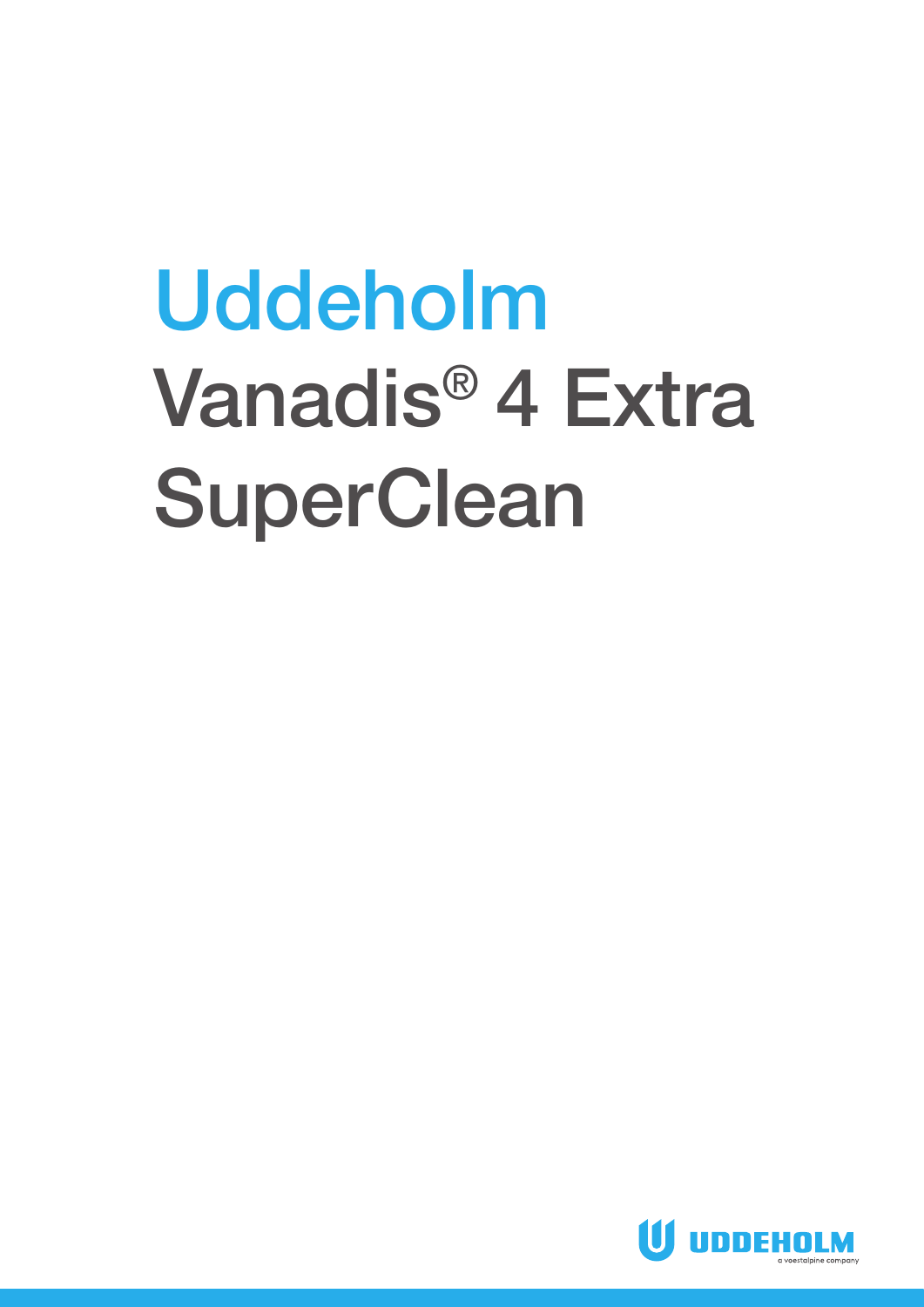## **Uddeholm Vanadis® 4 Extra SuperClean**

#### CONSISTENT TOOL PERFORMANCE — LONG AND RELIABLE TOOL LIFE

With an increased demand for just in time deliveries (JIT) and shorter lead time, it is of utmost importance that the tool life is predictable with a long and reliable performance. This is also a prerequisite to reduce, your down time, cost for tool maintenance and optimize machine utilization. This gives an optimal tooling economy and a competitive production cost.

Uddeholm Vanadis 4 Extra SuperClean properties offer very good combination of wear resistance and ductility. This makes it possible for consistent tool performance for demanding cold work applications such as blanking and forming of austenitic stainless steel and Advanced High Strength Steel (AHSS) where a combination of abrasive, adhesive or mixed wear resistance is needed in combination with resistance to chipping and cracking.

#### **MACHINABILITY**

The tool making process is a very important link in the tooling sequence. In order to achieve a long and reliable tool performance the quality of the tool in terms of surface finish is extremely important. Uddeholm Vanadis 4 Extra SuperClean offers a very good machinability and grindability compared to other high alloyed PM- tool steel, giving the best conditions for an excellent tool quality. This is the result of the well balanced chemistry and the SuperClean production route.

© UDDEHOLMS AB No part of this publication may be reproduced or transmitted for commercial purposes without permission of the copyright holder.

This information is based on our present state of knowledge and is intended to provide general notes on our products and their uses. It should not therefore be construed as a warranty of specific properties of the products described or a warranty for fitness for a particular purpose.

Classified according to EU Directive 1999/45/EC For further information see our "Material Safety Data Sheets".

Edition 15, 01.2022

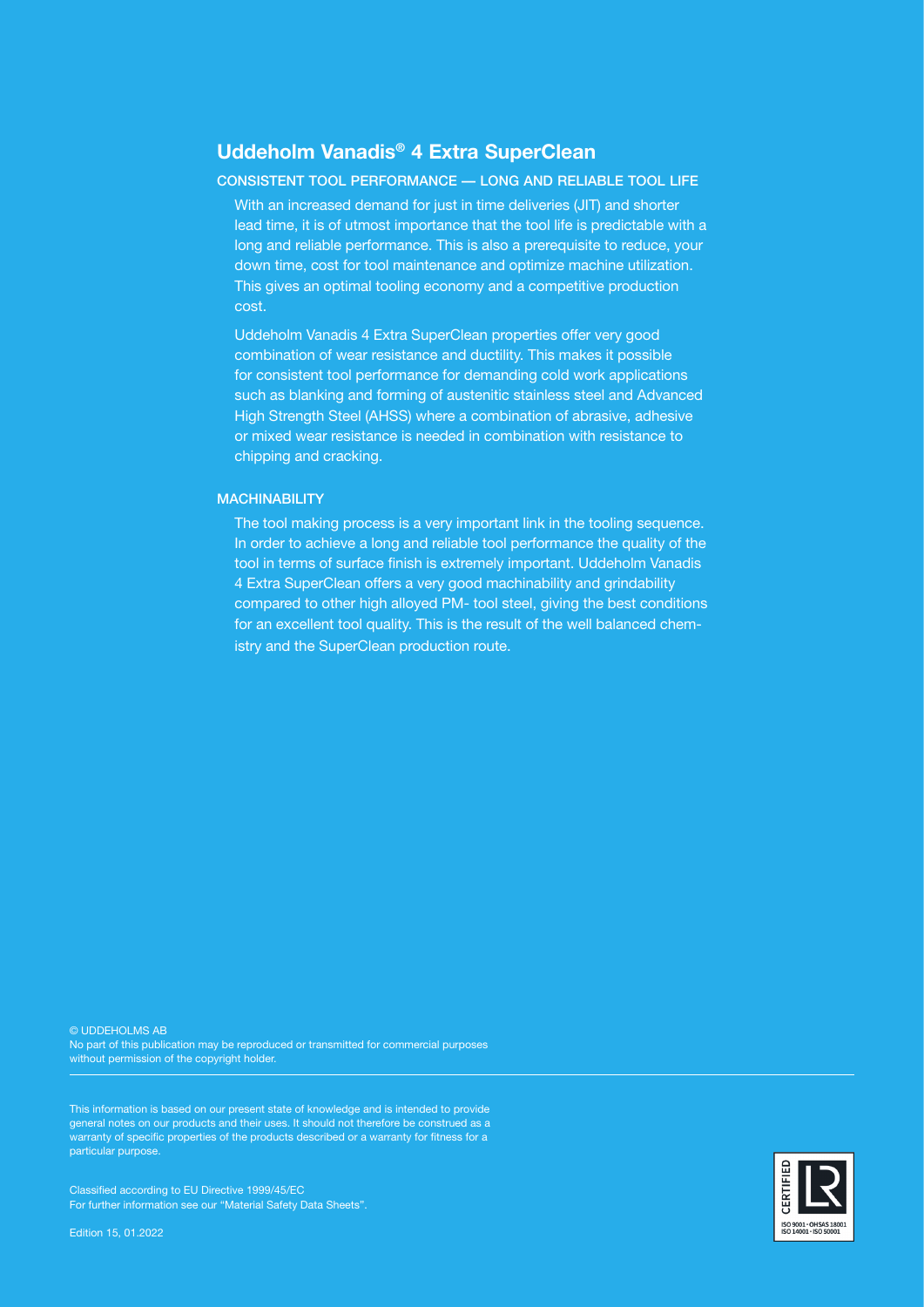## CRITICAL TOOL STEEL **PARAMETERS**

## FOR GOOD TOOL PERFORMANCE

- Correct hardness for the application
- High wear resistance
- High ductility

High wear resistance is often associated with low ductility and vice-versa. However, in many cases for optimal tool performance both high wear resistance and ductility are essential.

Uddeholm Vanadis 4 Extra SuperClean is a powder metallurgical cold work tool steel offering an extremely good combination of wear resistance and ductility for high performance tools.

## FOR TOOLMAKING

- Machinability
- Heat treatment
- Dimensional stability during heat treatment

Toolmaking with highly alloyed tool steel has traditionally created problems with machining and heat treatment when compared with lower alloyed grades, this then often leads to increased toolmaking costs.

Due to our carefully balanced alloying and the powder metallurgical manufacturing process, Uddeholm Vanadis 4 Extra SuperClean has better machinability than the tool steel grade AISI D2.

One major advantage with Uddeholm Vanadis 4 Extra SuperClean is that the dimensional stability after hardening and tempering is much better than for all known high performance cold work tool steel. This means, for example, that Uddeholm Vanadis 4 Extra SuperClean is a tool steel which is very suitable for CVD coating.

## **GENERAL**

Uddeholm Vanadis 4 Extra SuperClean is a chromium-molybdenum-vanadium alloyed steel which is characterized by:

- Very good ductility
- High abrasive-adhesive wear resistance
- High compressive strength
- Good dimensional stability during heat treatment and in service
- Very good through-hardening properties
- Good temper back resistance
- Good machinability and grindability

| Typical<br>analysis % | C<br>1.4                             | Si<br>0.4 | Mn<br>0.4 | Cr<br>4.7 | Mo<br>3.5 | v<br>3.7 |
|-----------------------|--------------------------------------|-----------|-----------|-----------|-----------|----------|
| Delivery<br>condition | Soft annealed to approx. 230 HB      |           |           |           |           |          |
| Colour code           | Green/white with a black line across |           |           |           |           |          |

## APPLICATIONS

Uddeholm Vanadis 4 Extra SuperClean is especially suitable for applications where adhesive wear and/or chipping are the dominating failure mechanisms, i.e.

- with soft/adherent materials such as austenitic stainless steel, mild steel, copper, aluminium, etc. as work material
- with thicker work material
- high strength work materials

Uddeholm Vanadis 4 Extra SuperClean is however also very suitable for blanking and forming of Advanced High Strength Steels, these materials place high demands on the tool steel regarding abrasive wear resistance and ductility.

*Examples:*

- Blanking and forming
- Fine blanking
- Cold extrusion tooling
- Powder pressing
- Deep drawing
- Knives
- Substrate steel for surface coating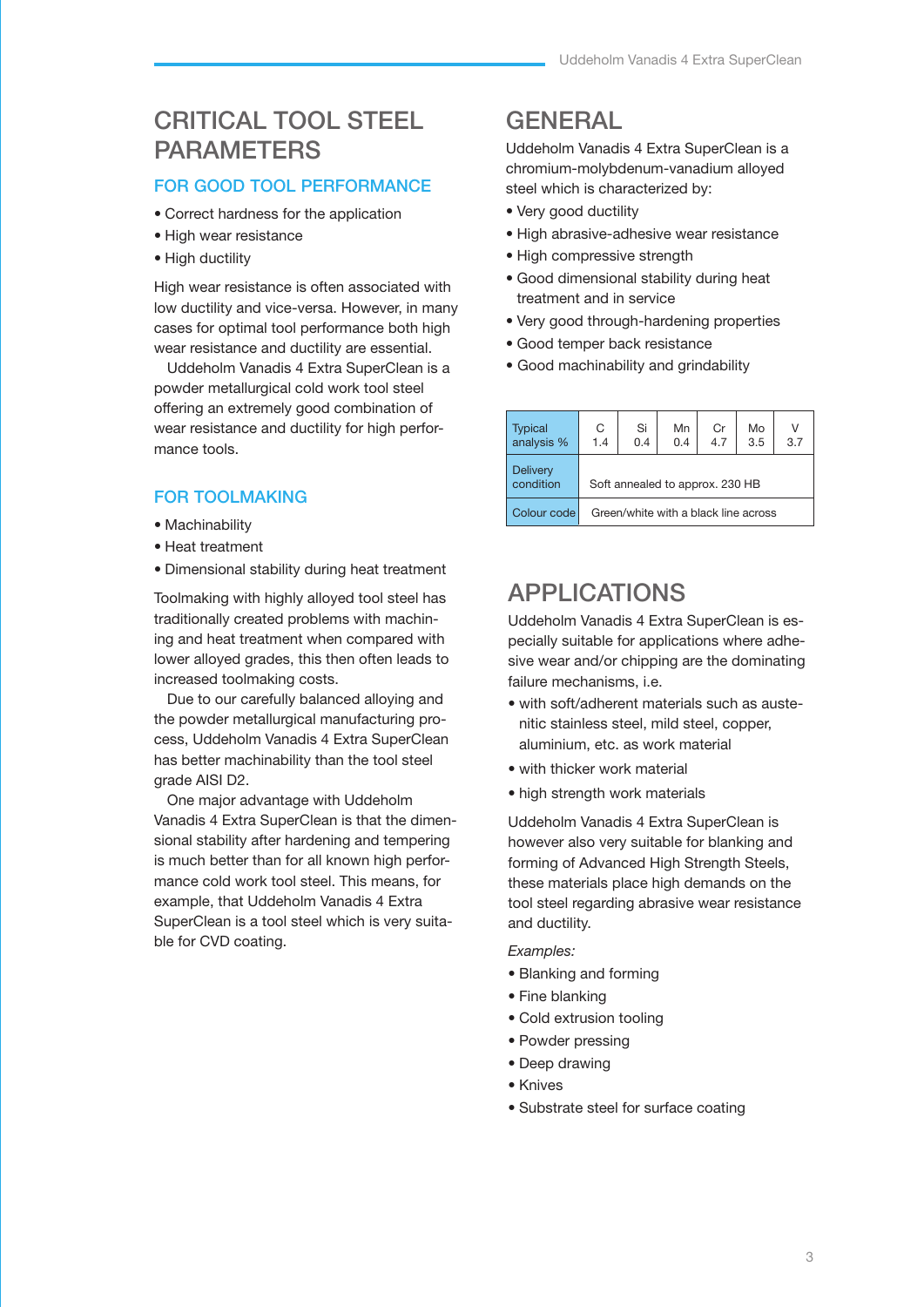## **PROPERTIES**

## PHYSICAL DATA

#### Hardened and tempered to 60 HRC.

| Temperature                                                                                  | $20^{\circ}$ C<br>(68°F)          | $200^{\circ}$ C<br>(390°F)        | 400°C<br>(750°F)              |
|----------------------------------------------------------------------------------------------|-----------------------------------|-----------------------------------|-------------------------------|
| Density<br>kq/m <sup>3</sup><br>lbs/in <sup>3</sup>                                          | 7700<br>0.278                     |                                   |                               |
| Modulus of<br>elasticity<br>N/mm <sup>2</sup><br>psi                                         | 206 000<br>29.8 x 10 <sup>6</sup> | 200 000<br>29.0 x 10 <sup>6</sup> | 185 000<br>$26.8 \times 10^6$ |
| <b>Thermal</b><br>conductivity<br>$W/m \bullet °C$<br>Btu in/(ft <sup>2</sup> h $\degree$ F) |                                   | 30<br>210                         | 30<br>210                     |
| Specific heat<br>J/kg °C<br>Btu/lb °F                                                        | 460<br>0.11                       |                                   |                               |

#### COEFFICIENT OF THERMAL EXPANSION

|            | Temperature range | Coefficient           |                                                  |  |
|------------|-------------------|-----------------------|--------------------------------------------------|--|
| °C         | °F                |                       | $^{\circ}$ C from 20 $\mid$ $^{\circ}$ F from 68 |  |
| $20 - 100$ | 68-212            | $11.0 \times 10^{-6}$ | $6.1 \times 10^{-6}$                             |  |
| $20 - 200$ | 68-392            | $11.3 \times 10^{-6}$ | $6.3 \times 10^{-6}$                             |  |
| $20 - 300$ | 68-572            | $11.7 \times 10^{-6}$ | $6.5 \times 10^{-6}$                             |  |
| $20 - 400$ | 68-752            | $12.1 \times 10^{-6}$ | $6.7 \times 10^{-6}$                             |  |
| $20 - 500$ | 68-932            | $12.4 \times 10^{-6}$ | $6.9 \times 10^{-6}$                             |  |

## IMPACT STRENGTH

Approximate room temperature impact strength as a function of hardness is shown below.

*Original bar dimension:* Ø 105 mm, samples are taken from the centre and tested in the transverse direction.

*Specimen size:* 7 x 10 x 55 mm (0.27 x 0.40 x 2.2") unnotched.

Hardened between 940°C (1725°F) and 1150°C (2100°F). Holding time 30 minutes up to 1100°C (2010°F), over 1100°C (2010°F) 15 minutes. Quenched in air. Tempered 2 x 2h between 525°C (980°F) and 570°C (1060°F).

## **DUCTILITY**

Impact test, unnotched, CR2 (thickness direction).

The impact strengths shown in the graph up to the right, are average values. Vanadis 8 SuperClean and Vanadis 23 SuperClean have a similar impact strength.



## COMPRESSIVE YIELD STRENGTH

Approximate compressive yield strength versus hardness at room temperature.

Compressive yield strength, MPa



#### BEND STRENGTH AND DEFLECTION

Four-point bend testing. *Specimen size:* 5 mm (0.2") Ø *Loading rate:* 5 mm/min. (0.2"/min.) *Austenitizing temperature:* 990–1180°C (1810–2160°F) *Tempering:* 3 x 1 h at 560°C (1040°F)

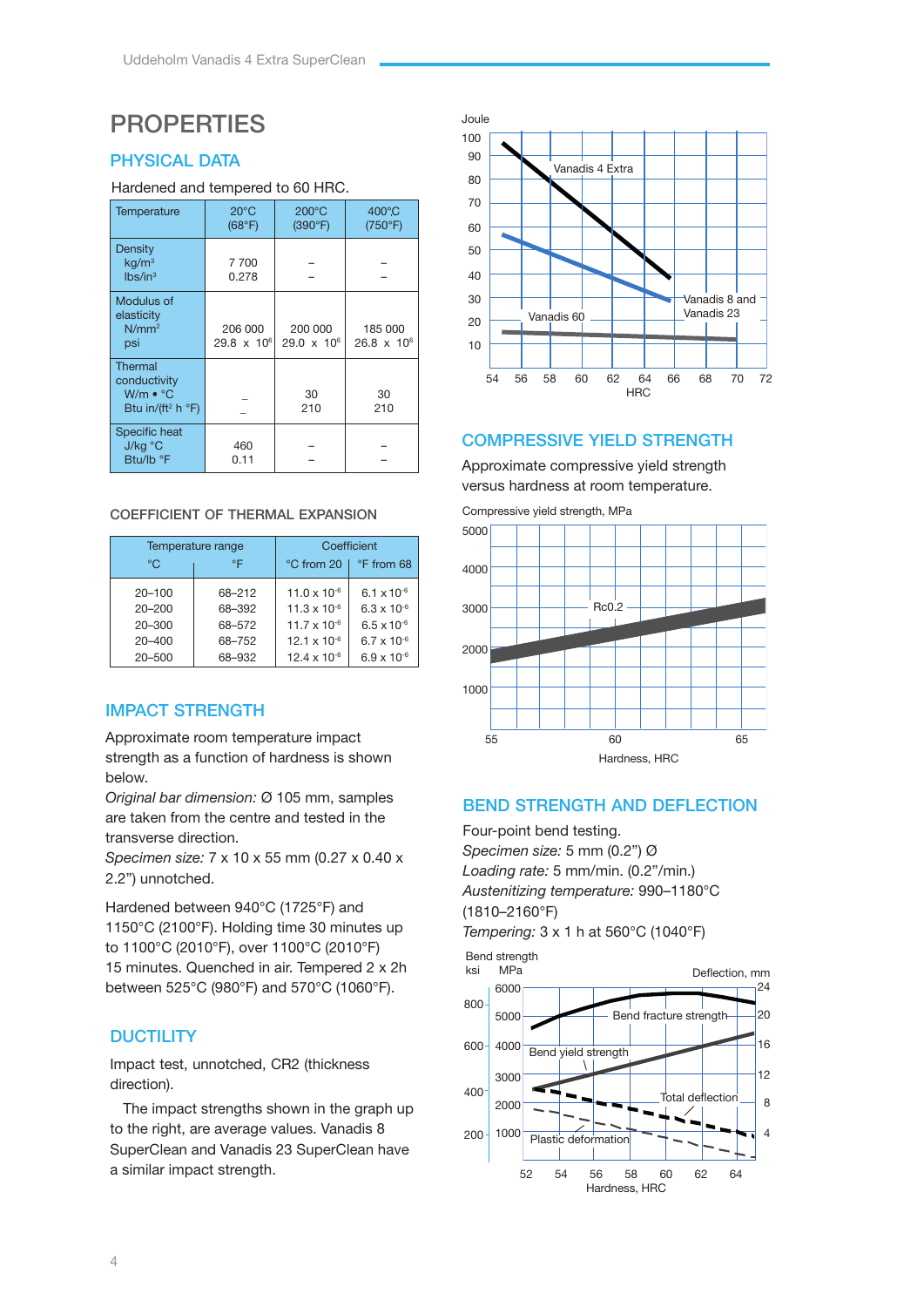## HEAT TREATMENT

## SOFT ANNEALING

Protect the steel and heat through to 900°C (1650°F). Cool in the furnace at 10°C (20°F) per hour to 750°C (1380°F), th en freely in air.

## STRESS RELIEVING

After rough machining the tool should be eated through to 650°C (1200°F), holding time 2 hours. Cool slowly to 500°C (930°F), then freely in air.

## **HARDENING**

*Pre-heating temperature:* First pre-heating at 600–650°C (1110–1200°F) and second at 850–900°C (1560–1650°F)

*Austenitizing temperature:* 940–1180°C (1725–2160°F), normally 1020°C (1870°F).

- For large sections, i.e. >70 mm (2.75") use 1060°C (1940°F).
- For the very best wear resistance use 1100–1180°C (2010–2160°F).

*Soaking time:* 30 min. for hardening temperatures up to 1100°C (2010°F), 15 min. for temperatures higher than 1100°C (2010°F).

*Note:* Soaking time = time at hardening temperature after the tool is fully heated through. A holding time of less than recommended time will result in loss of hardness.

Protect the tool against decarburization and oxidation during hardening.

Further information can be found in the Uddeholm brochure "Heat treatment of tool steels"

## QUENCHING MEDIA

- Vacuum (high speed gas at sufficient overpressure, minimum 2 bar)
- Martempering bath or fluidized bed at 200–550°C (390–1020°F)
- Forced air/gas

*Note:* Temper the tool as soon as its temperature reaches 50–70°C (120–160°F).

In order to obtain the optimum properties for the tool, the cooling rate should be as fast as possible with regards to acceptable distortion.

A slow quench rate will result in loss of hardness compared with the given tempering curves.

Martempering should be followed by forced air cooling if wall thickness is exceeding 50 mm (2").

#### HARDNESS AND RETAINED AUSTENITE AS A FUNCTION OF AUSTENITIZING **TEMPERATURE**





*Sheet material strength 1000 MPa, thickness 2 mm (0.08"). Courtesy of Essa Palau, Barcelona, Spain.*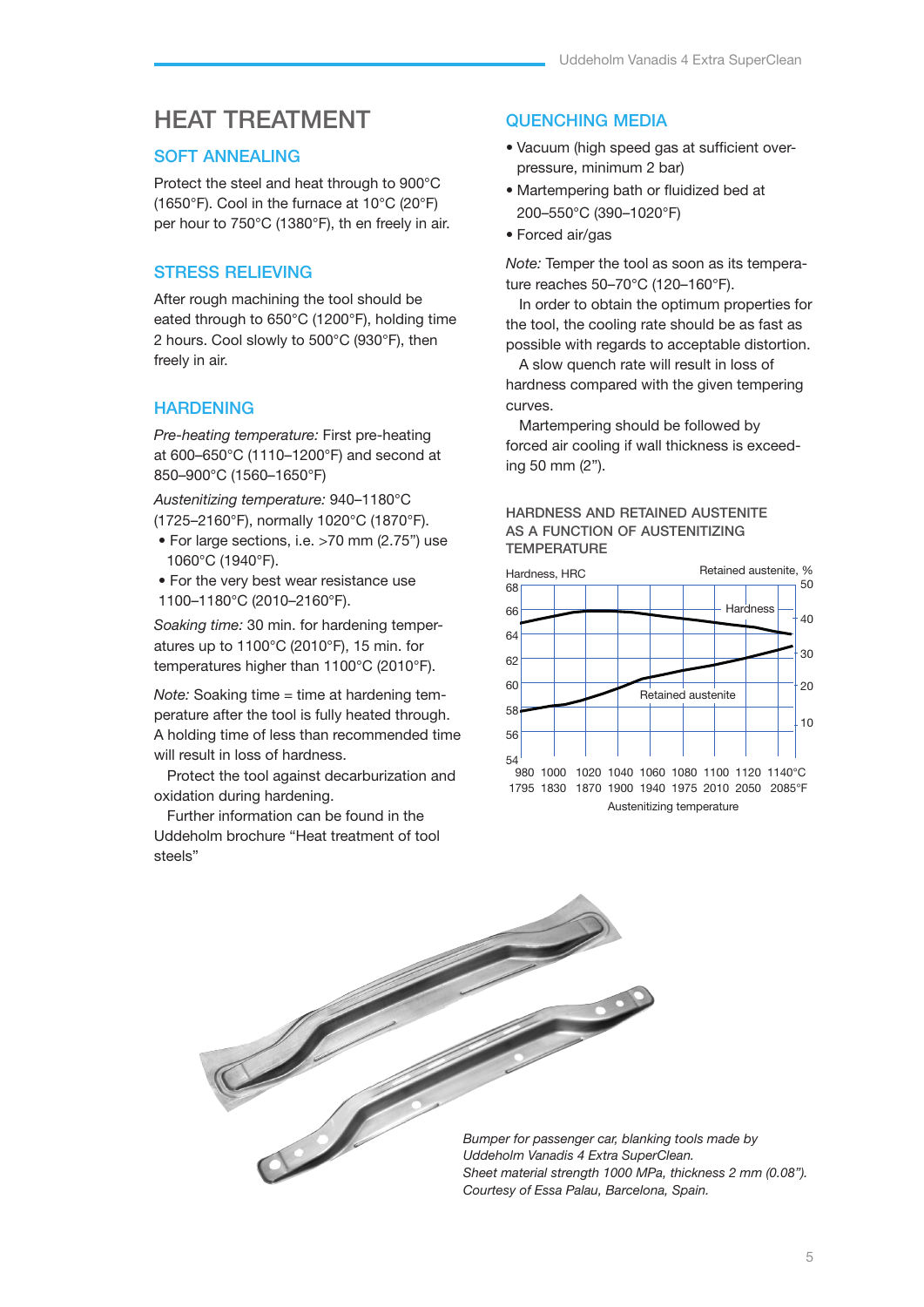## **TEMPERING**

Choose the tempering temperature according to the hardness required by reference to the tempering graphs. Temper at least twice with intermediate cooling to room temperature.

For highest dimensional stability and ductility, a minimum temperature of 540°C (1000°F) and three tempers is strongly recommended.

Tempering at a lower temperature than 540°C (1000°F) may increase the hardness and compressive strength to some extent but also impair cracking resistance and dimensional stability. However, if lowering the tempering temperature, do not temper below 520°C (970°F).

When tempering twice the minimum holding time at temperature is 2 hours. When tempering three times the minimum holding time is 1 hour.

The tempering curves, in the two graphs, are obtained after heat treatment of samples with a size of 15 x 15 x 40 mm, cooling in forced air. Lower hardness can be expected after heat treatment of tools and dies due to factors like actual tool size and heat treatment parameters.





#### CCT GRAPH

Austenitizing temperature 1020°C (1870°F). Holding time 30 minutes.

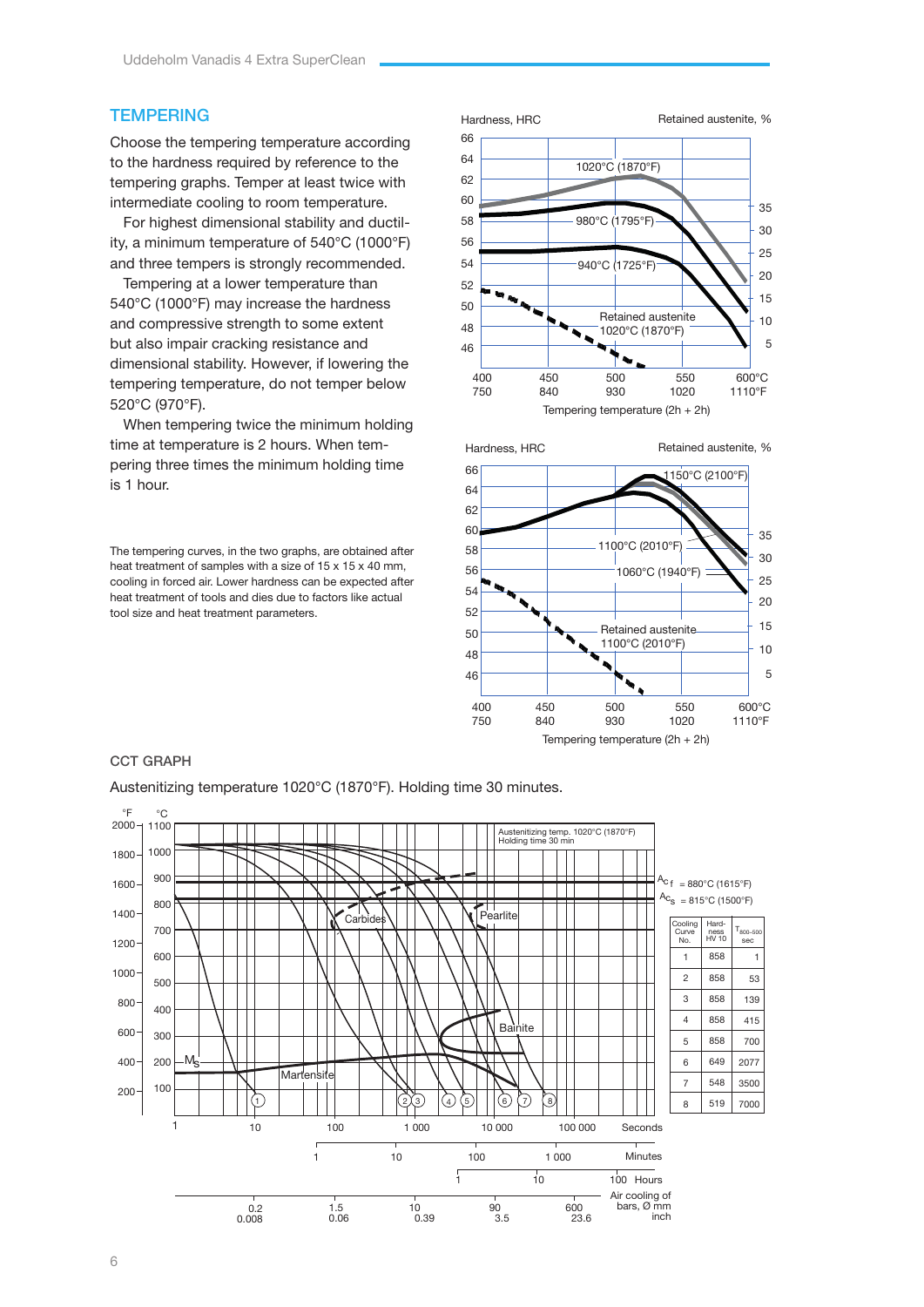## DIMENSIONAL CHANGES DURING HARDENING AND TEMPERING

Dimensional changes have been measured after hardening and tempering.

*Austenitizing:* 1020°C/30 min. (1870°F/30 min.), cooling in vacuum furnace at 1.1°C/sec. (2°F/sec.) between 800°C (1470°F) and 500°C (930°F).

*Tempering:* 2 x 2 h at various temperatures

*Sample size:* 80 x 80 x 80 mm (3.15" x 3.15" x 3.15")

DIMENSIONAL CHANGES DURING HARDENING AND TEMPERING IN LENGTH, WIDTH AND THICKNESS DIRECTION



#### SUB-ZERO TREATMENT

Pieces requiring maximum dimensional stability can be sub-zero treated as follows:

Immediately after quenching the piece should be sub-zero treated to between -70 and -80°C (-95 to -110°F), soaking time 3–4 hours, followed by tempering.

The tempering temperature should be lowered 25°C (50°F) in order to get the desired hardness when a high temperature temper is performed.

Avoid intricate shapes as there will be risk of cracking.

## SURFACE TREATMENT

Some cold work tool steel are given a surface treatment in order to reduce friction and increase wear resistance. The most commonly used treatments are nitriding and surface coating with wear resistant layers produced via PVD and CVD.

The high hardness and toughness together with a good dimensional stability makes Uddeholm Vanadis 4 Extra SuperClean ideal as a substrate steel for various surface coatings.

## NITRIDING

Nitriding gives a hard surface layer that is resistant to wear and erosion.

Uddeholm Vanadis 4 Extra SuperClean is normally high temperature tempered at around 540°C (1000°F). This means that the nitriding temperature used should not exceed 525°C (980°F). Ion nitriding at a temperature below the tempering temperature used is preferred. The surface hardness after nitriding is approximately 1150  $HV_{0,2 \text{ kg}}$ .

The thickness of the layer should be chosen to suit the application in question.

For blanking and punching the recommended case depth is 10–20 µm and for forming tools it can be up to max. 30 µm.

#### **PVD**

Physical vapour deposition, PVD, is a method of applying a wear resistant coating at temperatures between 200–500°C (390–930°F).

## **CVD**

Chemical vapour deposition, CVD, is used for applying wear resistant surface coatings at a temperature of around 1000°C (1830°F). It is recommended that the tools should be separately hardened and tempered in a vacuum furnace after surface treatment.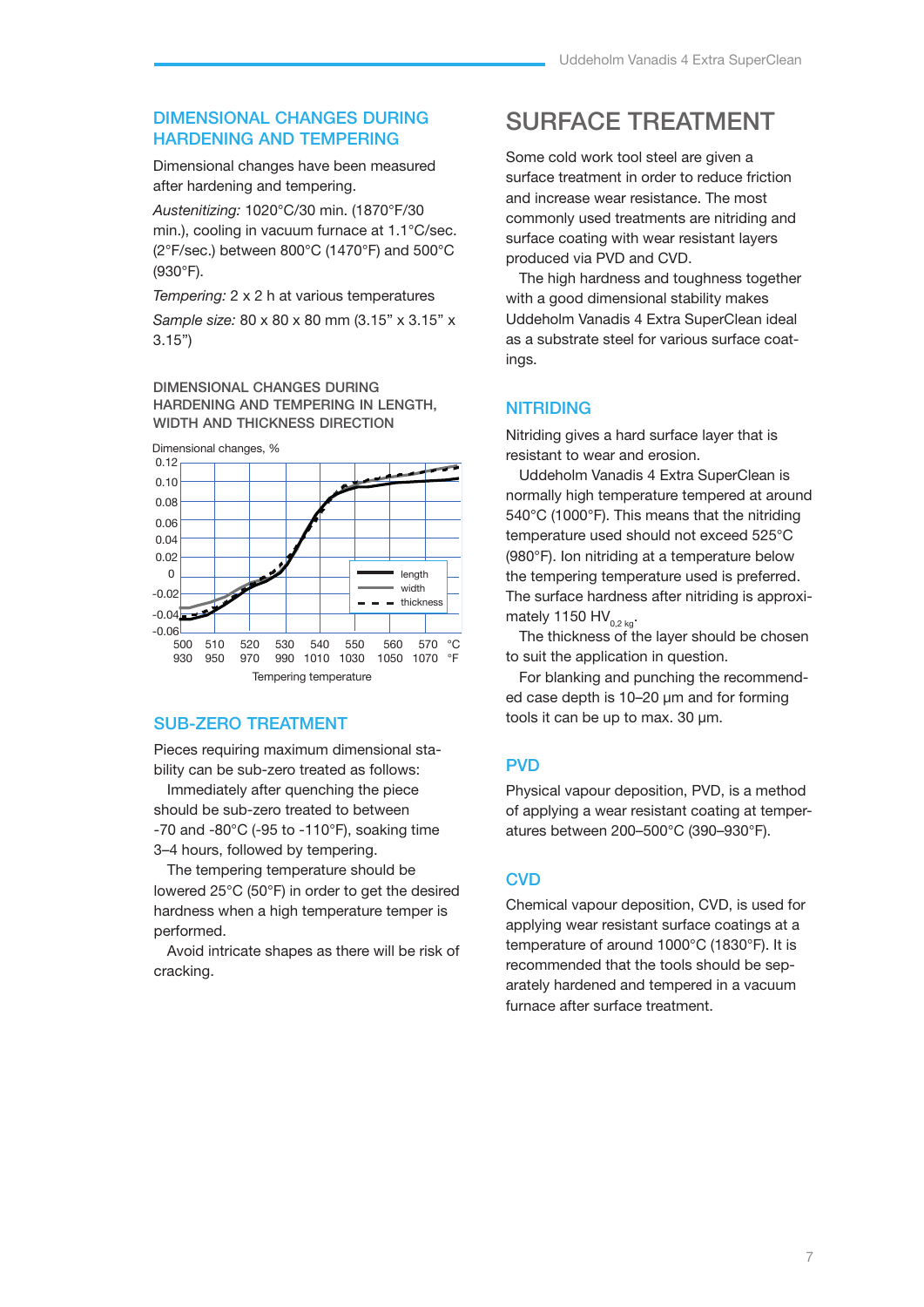## MACHINABILITY

Relative machinability and grindability for AISI D2, PM 23 and Uddeholm Vanadis 4 Extra SuperClean. High value indicates good machinability/grindability.

Relative machinability/grindability, (1=worse 5=best)



## MACHINING RECOMMENDATIONS

The cutting data below are to be considered as guiding values which must be adapted to existing local conditions.

*The recommendations, in following tables, are valid for Uddeholm Vanadis 4 Extra SuperClean in soft annealed condition to ~230 HB.*

## TURNING

| Cutting data<br>parameters                 | Rough<br>turning           | Turning with carbide<br>Fine<br>turning | <b>Turning</b><br>with HSS<br>Fine turning |
|--------------------------------------------|----------------------------|-----------------------------------------|--------------------------------------------|
| Cutting speed $(v)$<br>$m/min$ .<br>f.p.m. | 120-170<br>395-560         | 170-220<br>560-720                      | $15 - 20$<br>$50 - 65$                     |
| Feed (f)<br>mm/rev<br>i.p.r.               | $0.2 - 0.4$<br>0.008-0.016 | $0.05 - 0.2$<br>$0.002 - 0.008$         | $0.05 - 0.3$<br>$0.002 - 0.012$            |
| Depth of cut $(a_n)$<br>mm<br>inch         | $2 - 4$<br>$0.08 - 0.16$   | $0.5 - 2$<br>$0.02 - 0.08$              | $0.5 - 3$<br>$0.02 - 0.08$                 |
| Carbide<br>designation<br>ISO              | K20*, P20*<br>or cermet*   | K15*, P15*<br>or cermet*                |                                            |

\* Use a wear resistance CVD-coating

## MILLING

FACE AND SQUARE SHOULDER MILLING

|                                            | Milling with carbide                      |                                           |  |
|--------------------------------------------|-------------------------------------------|-------------------------------------------|--|
| Cutting data parameters                    | Rough milling                             | Fine milling                              |  |
| Cutting speed $(v)$<br>$m/min$ .<br>f.p.m. | 110-150<br>360-490                        | 150-200<br>490-655                        |  |
| Feed $(f)$<br>mm/tooth<br>in/tooth         | $0.2 - 0.4$<br>$0.008 - 0.016$            | $0.1 - 0.2$<br>$0.004 - 0.008$            |  |
| Depth of cut $(a)$<br>mm<br>inch           | $2 - 4$<br>$0.08 - 0.16$                  | $-2$<br>$-0.08$                           |  |
| Carbide designation<br><b>ISO</b>          | K20, P20<br>Coated carbide*<br>or cermet* | K15, P15<br>Coated carbide*<br>or cermet* |  |

\* Use a wear resistant CVD coating

#### END MILLING

|                                              | Type of milling                          |                                                        |                                          |  |  |
|----------------------------------------------|------------------------------------------|--------------------------------------------------------|------------------------------------------|--|--|
| Cutting data<br>parameters                   | Solid<br>carbide                         | Carbide index-<br>able insert                          | High speed<br>steel <sup>1)</sup>        |  |  |
| Cutting<br>speed $(v_0)$<br>m/min.<br>f.p.m. | 60-80<br>200-260                         | 110-160<br>360-525                                     | $8 - 12$<br>$26 - 40$                    |  |  |
| Feed $(f)$<br>mm/tooth<br>in/tooth           | $0.03 - 0.20^{2}$<br>$0.001 - 0.008^{2}$ | $0.08 - 0.20^{2}$<br>$0.003 - 0.008^{2}$               | $0.05 - 0.35^{2}$<br>$0.002 - 0.014^{2}$ |  |  |
| Carbide<br>designation<br><b>ISO</b>         |                                          | $K15^{3}$<br>Coated carbide<br>or cermet <sup>3)</sup> |                                          |  |  |

<sup>1)</sup> For coated HSS end mill  $v_c = 18 - 24$  m/min. (60–80 f.p.m.)

<sup>2)</sup> Depending on radial depth of cut and cutter diameter

3) Use a wear resistant CVD-coating

## DRILLING

HIGH SPEED STEEL TWIST DRILL

| m <sub>m</sub> | <b>Drill diameter</b><br>inch |             | Cutting speed $(v)$<br>$m/min + f.p.m.$ | mm/rev | Feed (f)<br>i.p.r.                             |
|----------------|-------------------------------|-------------|-----------------------------------------|--------|------------------------------------------------|
| $-5$           |                               |             |                                         |        | $-3/16$ 12-14* $40-46$ * 0.05-0.15 0.002-0.006 |
| $5 - 10$       | $3/16 - 3/8$                  | $12 - 14^*$ |                                         |        | 40-46* 0.15-0.25 0.006-0.010                   |
| $10 - 15$      | $3/8 - 5/8$                   | $12 - 14*$  |                                         |        | 40-46* 0.25-0.30 0.010-0.012                   |
| $15 - 20$      | $5/8 - 3/4$                   | $12 - 14^*$ |                                         |        | 40-46* 0.30-0.35 0.012-0.014                   |

 $*$  For coated HSS drills  $v_{\rm c}$  = 22–24 m/min. (72–80 f.p.m.)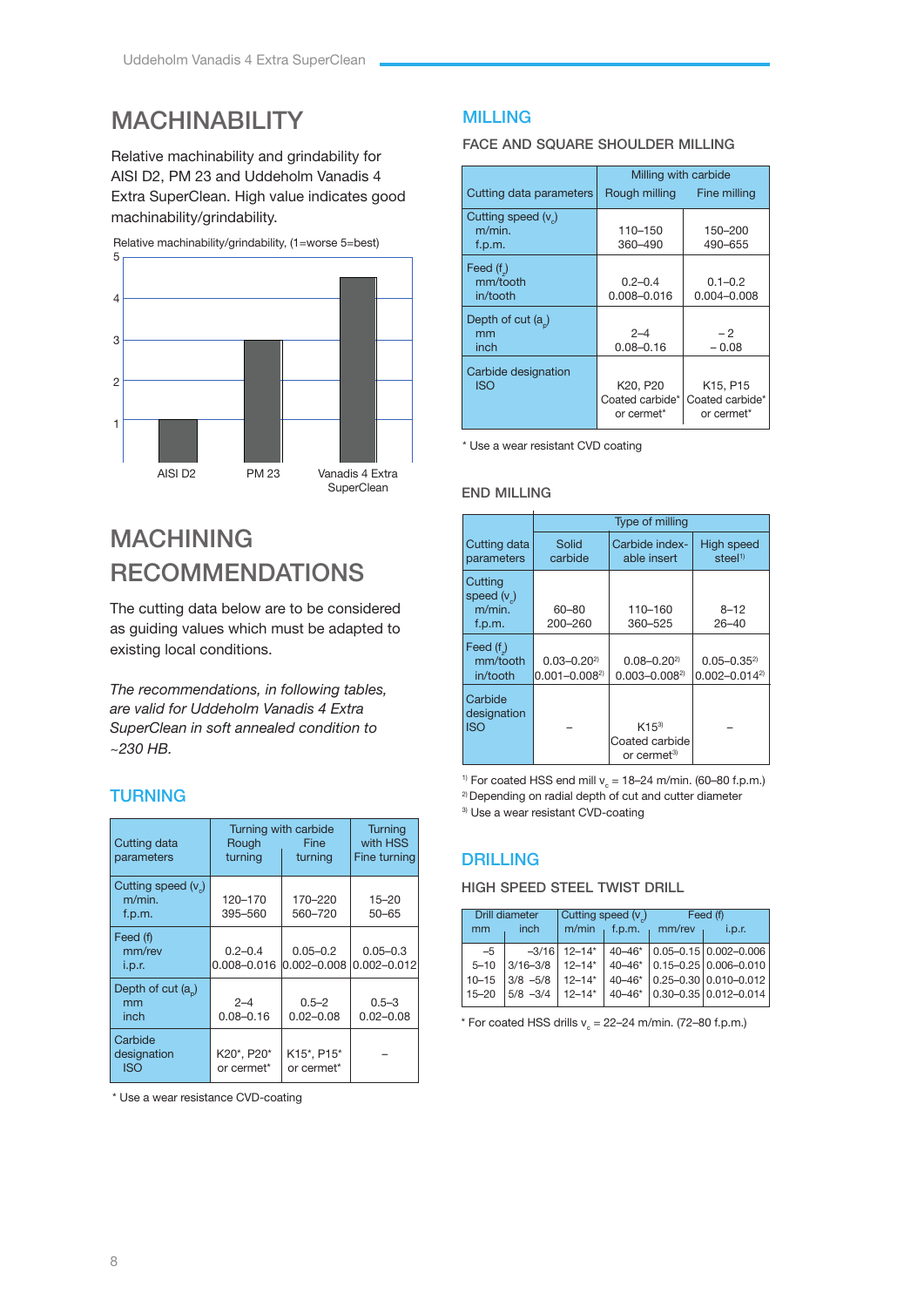## CARBIDE DRILL

|                                                 | Type of drill                         |                                                              |                                   |  |  |
|-------------------------------------------------|---------------------------------------|--------------------------------------------------------------|-----------------------------------|--|--|
| Cutting data<br>parameters                      | Indexable<br>insert                   | Solid<br>carbide                                             | Carbide<br>tip <sup>1</sup>       |  |  |
| Cutting<br>speed $(v_$ )<br>$m/min$ .<br>f.p.m. | 140-160<br>460-525                    | 80-100<br>260-330                                            | $50 - 60$<br>165-200              |  |  |
| Feed (f)<br>mm/rev<br>i.p.r.                    | $0.05 - 0.15^{2}$<br>$0.002 - 0.0062$ | $0.08 - 0.20$ <sup>3)</sup><br>$0.003 - 0.008$ <sup>3)</sup> | $0.15 - 0.254$<br>$0.006 - 0.014$ |  |  |

<sup>1)</sup> Drill with replaceable or brazed carbide tip

 $2)$  Feed rate for drill diameter 20–40 mm  $(0.8"$ –1.6")

3) Feed rate for drill diameter 5–20 mm (0.2"–0.8")

4) Feed rate for drill diameter 10–20 mm (0.4"–0.8")

## **GRINDING**

A general grinding wheel recommendation is given below. More information can be found in the Uddeholm publication "Grinding of Tool Steel".

#### WHEEL RECOMMENDATION

| Type of grinding                | Soft annealed<br>condition | Hardened<br>condition                                                                 |
|---------------------------------|----------------------------|---------------------------------------------------------------------------------------|
| Face grinding<br>straight wheel | A 46 HV                    | B151 R50 B3 <sup>1)</sup><br>A 46 $HV^{2}$                                            |
| Face grinding<br>segments       | A 24 GV                    | A46 FV <sup>2)</sup>                                                                  |
| Cylindrical grinding            | A 60 KV                    | B <sub>151</sub> R <sub>75</sub> B <sub>3</sub> <sup>1</sup><br>A 60 KV <sup>2)</sup> |
| Internal grinding               | A 60 JV                    | B151 R75 B3 <sup>1)</sup><br>A 60 KV <sup>2)</sup>                                    |
| Profile grinding                | A 100 LV                   | B126 R100 B6 <sup>1)</sup><br>A 80 $JV^{2}$                                           |

*<sup>1</sup>*) If possible use CBN wheels for this application

<sup>2)</sup> Grinding wheels containing ceramic  $\mathsf{Al}_2\mathsf{O}_3^{\vphantom{\dagger}}$  type is recommended

## **ELECTRICAL DISCHARGE** MACHINING - EDM

If EDM is performed in the hardened and tempered condition, finish with "finesparking", i.e. low current, high frequency. For optimal performance the EDM'd surface should then be ground/polished and the tool retempered at approx. 25°C (45°F) lower than the original tempering temperature.

When EDM'ing larger sizes or complicated shapes Uddeholm Vanadis 4 Extra SuperClean should be tempered at high temperatures, above 540°C (1000°F).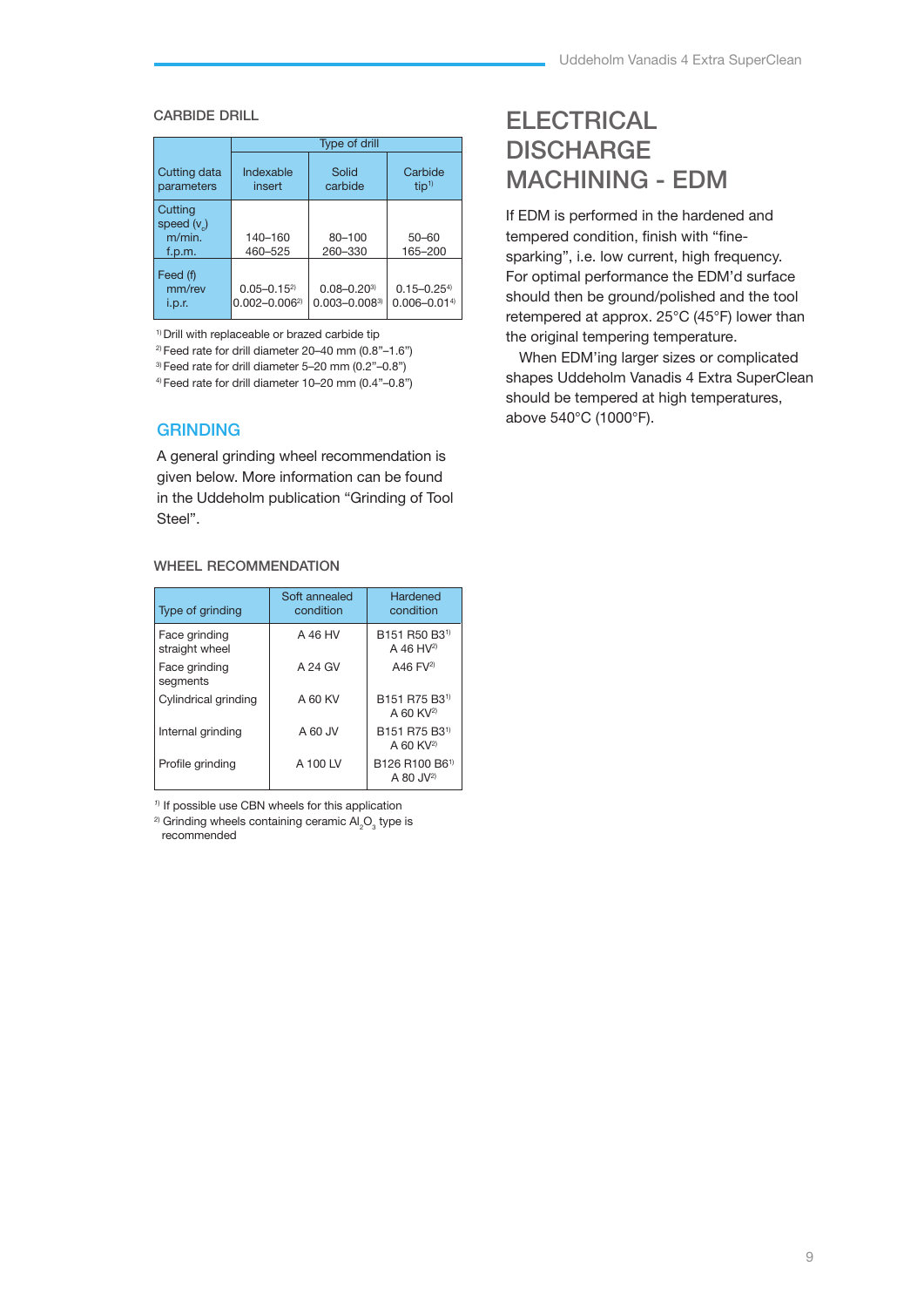## RELATIVE COMPARISON OF UDDEHOLM COLD WORK TOOL STEEL

## MATERIAL PROPERTIES AND RESISTANCE TO FAILURE MECHANISMS

| Uddeholm grade                        | Hardness/<br>resistance<br>to plastic<br>deformation | Machinability | Grindability | Dimensional<br>stability | Resistance to<br>Abrasive wear   Adhesive wear | Ductility/<br>resistance<br>to chipping | Fatigue cracking resistance<br>Toughness/<br>gross cracking<br>resistance |
|---------------------------------------|------------------------------------------------------|---------------|--------------|--------------------------|------------------------------------------------|-----------------------------------------|---------------------------------------------------------------------------|
| Conventional cold work tool steel     |                                                      |               |              |                          |                                                |                                         |                                                                           |
| Arne                                  |                                                      |               |              |                          |                                                |                                         |                                                                           |
| Calmax                                |                                                      |               |              |                          |                                                |                                         |                                                                           |
| Caldie (ESR)                          |                                                      |               |              |                          |                                                |                                         |                                                                           |
| Rigor                                 |                                                      |               |              |                          |                                                |                                         |                                                                           |
| Sleipner                              |                                                      |               |              |                          |                                                |                                         |                                                                           |
| Sverker 21                            |                                                      |               |              |                          |                                                |                                         |                                                                           |
| Sverker 3                             |                                                      |               |              |                          |                                                |                                         |                                                                           |
| Powder metallurgical tool steel       |                                                      |               |              |                          |                                                |                                         |                                                                           |
| Vanadis 4 Extra*                      |                                                      |               |              |                          |                                                |                                         |                                                                           |
| Vanadis 8*                            |                                                      |               |              |                          |                                                |                                         |                                                                           |
| Vancron*                              |                                                      |               |              |                          |                                                |                                         |                                                                           |
| Powder metallurgical high speed steel |                                                      |               |              |                          |                                                |                                         |                                                                           |
| Vanadis 23*                           |                                                      |               |              |                          |                                                |                                         |                                                                           |
| Vanadis 30*                           |                                                      |               |              |                          |                                                |                                         |                                                                           |
| Vanadis 60*                           |                                                      |               |              |                          |                                                |                                         |                                                                           |
| Conventional high speed steel         |                                                      |               |              |                          |                                                |                                         |                                                                           |
| AISI M <sub>2</sub>                   |                                                      |               |              |                          |                                                |                                         |                                                                           |

\* Uddeholm PM SuperClean tool steels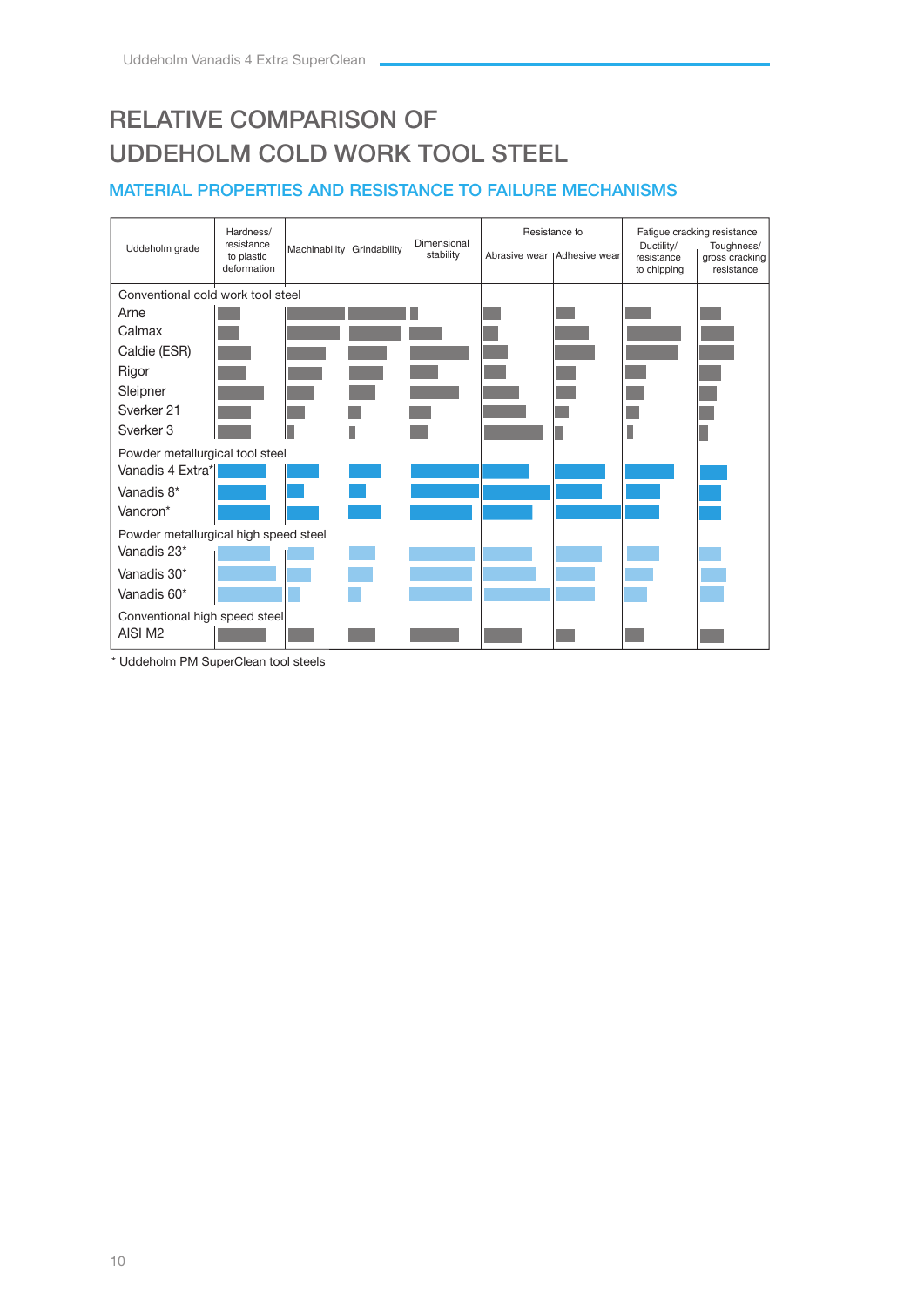## ELECTRON BEAM MELTING AND LASER METAL DEPOSITION

Uddeholm Vanadis 4 Extra is also available as powder for processing by Electron Beam Melting (EBM) and Laser Metal Deposition (LMD). This powder has the same chemical composition as the PM material.

## POWDER CHARACTERISTICS

#### SHAPE AND DENSITY – TYPICAL VALUES

| Sphericity, SPHT <sub>3</sub>       | 0.93 |
|-------------------------------------|------|
| Aspect ratio, b/l <sub>3</sub>      | 0.90 |
| Apparent density, g/cm <sup>3</sup> | 4.4  |
| Tap density, g/cm <sup>3</sup>      | 5.0  |
| True density, g/cm <sup>3</sup>     | 7.7  |

#### PARTICLE SIZE DISTRIBUTION – TYPICAL VALUES

| $\vert$ D <sub>10</sub> , $\mu$ m | D <sub>50</sub> , $\mu$ m | D90, $\mu$ m |
|-----------------------------------|---------------------------|--------------|
| 55                                | 80                        | 120          |

|                                                           | Hardness,<br><b>HRC</b> | <b>Unnotched</b><br>Impact<br>Toughness, J | Modulus of<br>elasticity,<br>N/mm <sup>2</sup> |
|-----------------------------------------------------------|-------------------------|--------------------------------------------|------------------------------------------------|
| <b>EBM</b><br>Processed<br>Uddeholm<br>Vanadis 4<br>Extra | 64                      | 20                                         | 225                                            |

After EBM processing is the following heat treatment recommended:

Solution annealing 1100°C (2012°F) for 30 minutes.

Tempering 540°C (1004°F) 4 times for 1 hour The physical and mechanical properties of the EBM processed material is the same as for the PM material except for the data below:

## LASER METAL DEPOSITION (LMD)

For LMD processing Vanadis 4 Extra can be cladded up to ~3-4 layers at RT on a prehardened base material, such as AISI H13 or P20.

For cladding of more layers on more complex geometries, or when using a higher alloyed base material, such as AISI A2, D2 or S7, preheating at ~300°C is necessary to reduce the risk of cracking.

Tempering at 535-550°C 2x2h after cladding will give a surface hardness of  $\sim$ 900-930 HV<sub>10</sub>.

## FURTHER INFORMATION

Please contact your local Uddeholm office for further information on the selection, heat treatment, application and availability of Uddeholm tool steel.